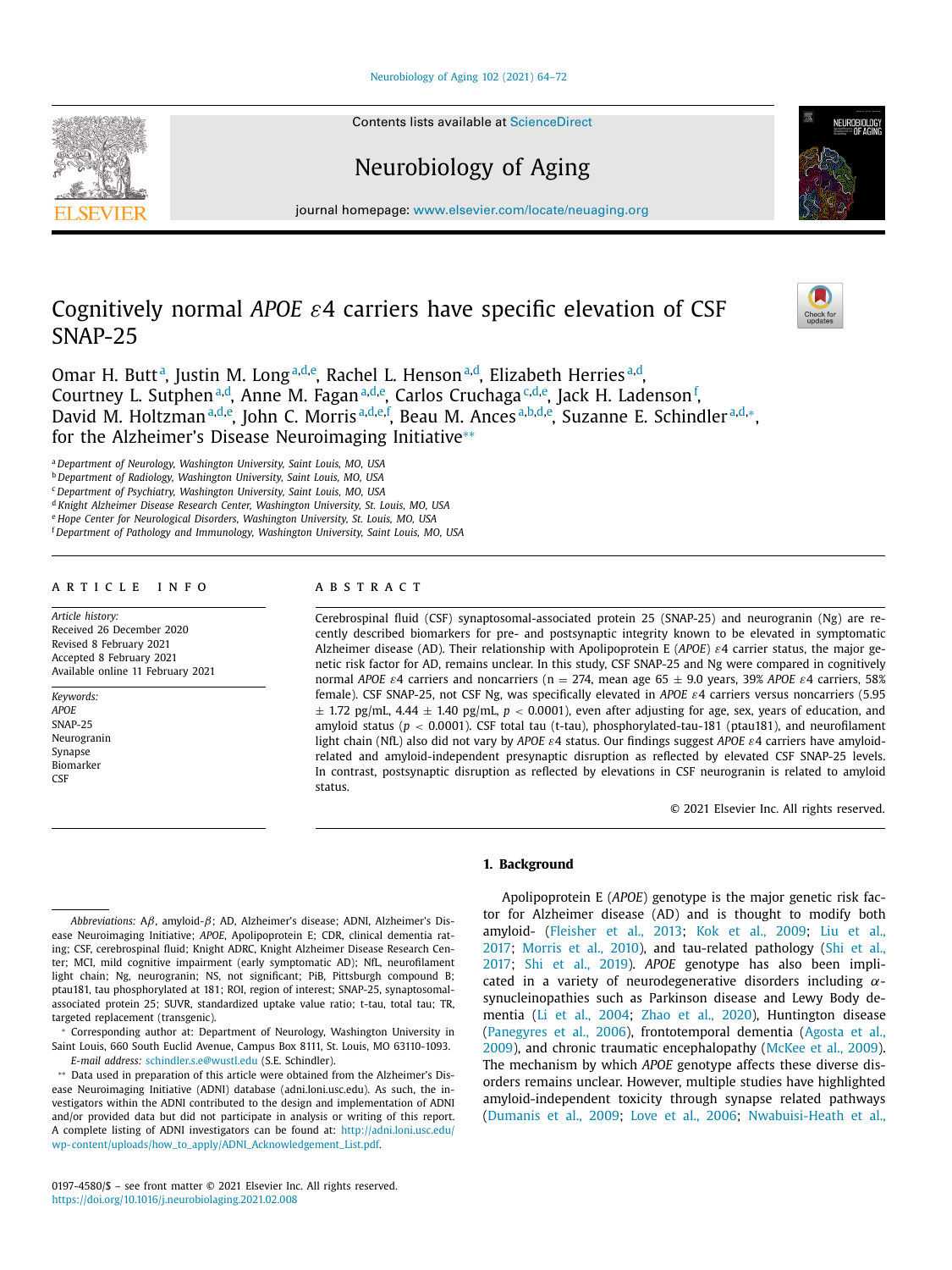[2014;](#page-7-0) [Tannenberg](#page-7-0) et al., 2006; [Wang](#page-7-0) et al., 2005; Zhao et al., 2020).

The *APOE* ε4 allele has been implicated in both presynaptic and postsynaptic dysfunction. This includes reductions of key presynaptic proteins [\(Tannenberg](#page-7-0) et al., 2006) and disruptions of presynaptic vesicular release and glutamine-to-glutamate production [\(Dumanis](#page-6-0) et al., 2013). Postsynaptic effects include disruptions of reelin-mediated long-term potentiation and plasticity [\(Weeber](#page-7-0) et al., 2002) and reductions in dendritic spine density and [complexity](#page-7-0) [\(Dumanis](#page-6-0) et al., 2009; Jain et al., [2013;](#page-6-0) Wang et al., 2005) that may be further amplified in the presence of amyloid plaques [\(Holtzman](#page-6-0) et al., 2000). However, the relationship between *APOE* genotype and pre- or postsynaptic dysfunction in cognitively normal older adults remains unclear.

Two recent cerebrospinal fluid (CSF) biomarkers have emerged for assessing synaptic integrity in humans: synaptosomalassociated protein 25 (SNAP-25) and neurogranin (Ng). SNAP-25 is a component of the presynaptic SNARE complex, which is essential for vesicular trafficking [\(Shin,](#page-7-0) 2014). Ng is expressed in postsynaptic dendritic spines [\(Chang](#page-6-0) et al., 1997). Both CSF SNAP-25 [\(Brinkmalm](#page-6-0) et al., 2014; [Zhang](#page-7-0) et al., 2018), and Ng concentrations (De Vos A, et al., [2015;](#page-6-0) [Kester](#page-6-0) et al., 2015; [Kvartsberg](#page-7-0) et al., 2015a; [Kvartsberg](#page-7-0) et al., 2015b; [Portelius](#page-7-0) et al., 2015; Tarawneh et al., 2016; [Thorsell](#page-7-0) et al., 2010) are elevated in [individuals](#page-7-0) with AD dementia.

In this study, we compared levels of CSF SNAP-25 and Ng in cognitively normal individuals as a function of *APOE* ε4 status. We adjusted for the effects of age, sex, years of education and amyloid status. Additionally, we evaluated levels of CSF total tau (t-tau), tau phosphorylated at position 181 (ptau181), and neurofilament light chain (NfL). Finally, we replicated our major finding in an independent cohort.

## **2. Materials and methods**

## *2.1. Participants*

The primary cohort consisted of participants enrolled at the Knight Alzheimer Disease Research Center (Knight ADRC) at Washington University in St Louis. Inclusion criteria were the following: participants who were cognitively normal (Clinical Dementia Rating [CDR] 0; [Morris,](#page-7-0) 1993), had *APOE* genotype data, and had undergone analysis of CSF SNAP-25 and/or Ng. Methods for recruitment and assessment have previously been described [\(Morris](#page-7-0) et al., 2019). This study was approved by the Washington University Institutional Review Board and each participant provided signed informed consent.

#### *2.2. Genetic analyses*

DNA samples were collected at enrollment and genotyped using either an Illumina 610 or Omniexpress chip, as previously described [\(Cruchaga](#page-6-0) et al., 2013). *APOE* ε4 carriers were defined by the presence of at least one  $\varepsilon$ 4 allele ( $\varepsilon$ 2/ $\varepsilon$ 4,  $\varepsilon$ 3/ $\varepsilon$ 4, or  $\varepsilon$ 4/ $\varepsilon$ 4) in contrast to *APOE*  $\varepsilon$ 4 noncarriers ( $\varepsilon$ 2/ $\varepsilon$ 2,  $\varepsilon$ 2/ $\varepsilon$ 3, or  $\varepsilon$ 3/ $\varepsilon$ 3).

#### *2.3. CSF acquisition and processing*

Participants underwent CSF collection as previously described [\(Fagan](#page-6-0) et al., 2006). Briefly, CSF was collected at 8 AM after overnight fasting in a polypropylene tube via gravity drip using an atraumatic Sprotte 22 gauge spinal needle. Samples were gently inverted and centrifuged at low speed to pellet any cellular debris. CSF was then aliquoted into 500  $\mu$ L volumes in polypropylene tubes and stored at −80°C until the time of assay.

CSF  $A\beta$ 42, t- tau, and ptau181 were measured with corresponding Elecsys immunoassays on the Roche cobas e601 analyzer [\(Schindler](#page-7-0) et al., 2018). Amyloid status was established per previously published cutoffs for CSF ptau181/Aβ42 [\(Schindler](#page-7-0) et al., 2018), with individuals with a CSF ptau181/A $\beta$ 42 ratio ≤0.0198 categorized as amyloid-negative and individuals with ptau181/A $\beta$ 42>0.0198 categorized as amyloid-positive.

CSF SNAP-25 and Ng were measured via the microparticlebased immunoassay, Single Molecule Counting Erenna system (EMD Millipore, Burlington MA) system, with antibodies developed in the laboratory of Dr. Jack Ladenson at Washington University. CSF NfL was measured with an immunoassay kit manufactured by Uman Diagnostics (UmanDiagnostics, Umeå, Sweden).

#### *2.4. PET image acquisition and processing*

Amyloid positron emission tomography (PET) images were acquired on a subset of participants per previously described methods [\(Mintun](#page-7-0) et al., 2006; Su et al., [2015;](#page-7-0) Su et al., [2018;](#page-7-0) Su et al., 2019) using either  $[$ <sup>11</sup>C] Pittsburgh [Compound](#page-7-0) B (PiB) or florbetapir  $(^{18}F-AV-45)$ . Standard uptake value ratios (SUVR) were calculated for the 30-60 minute postinjection window for PiB and 50-70 minutes for 18F-AV-45. Raw PET data were then processed using a PET Unified Pipeline (github.com/ysu001/PUP). FreeSurfer 5.3 was employed for region of interest (ROI) segmentation. For each region, a tissue mask was generated based on segmentation, and partial volume correction performed (Su et al., 2015). SUVRs, also known as regional target-to-reference intensity ratios, were evaluated for each region using the cerebral cortex as the reference region. The partial volume corrected SUVR derived from cortical regions was used as a summary value for each PET imaging modality. To standardize across PiB and <sup>18</sup> F-AV-45, SUVRs were converted to centiloids [\(Klunk](#page-7-0) et al., 2004; Su et al., [2018\)](#page-7-0).

#### *2.5. Statistical analyses*

Testing between subgroups was compared using unpaired ttests for continuous variables and chi-square testing for categorical variables. Secondary validation for multiple comparisons was performed by calculating a false discovery rate. Analysis for covariance were implemented using the Matlab function LinearModel.fit between CSF SNAP-25 or Ng and *APOE* ε4 status, amyloid status, age, gender (female), and years of education.

#### *2.6. Data availability policy*

Data are available to qualified investigators upon request to the Knight ADRC [\(https://knightadrc.wustl.edu/Research/](https://knightadrc.wustl.edu/Research/ResourceRequest.htm) ResourceRequest.htm)

#### *2.7. Replication cohort*

For replication of the major finding, data were also obtained from the Alzheimer's Disease Neuroimaging Initiative (ADNI) database (adni.loni.usc.edu). The ADNI was launched in 2003 as a public-private partnership, led by Principal Investigator Michael W. Weiner, MD. The primary goal of ADNI has been to test whether serial magnetic resonance imaging (MRI), PET, other biological markers, and clinical and neuropsychological assessment can be combined to measure the progression of mild cognitive impairment (MCI) and early AD. For up-to-date information, see www. [adni-info.org.](http://www.adni-info.org) Inclusion criteria were identical to the primary cohort: participants who were cognitively normal (CDR 0), had available *APOE* genotype data, and had undergone analysis of CSF SNAP-25 and/or Ng using consistent assay lot number.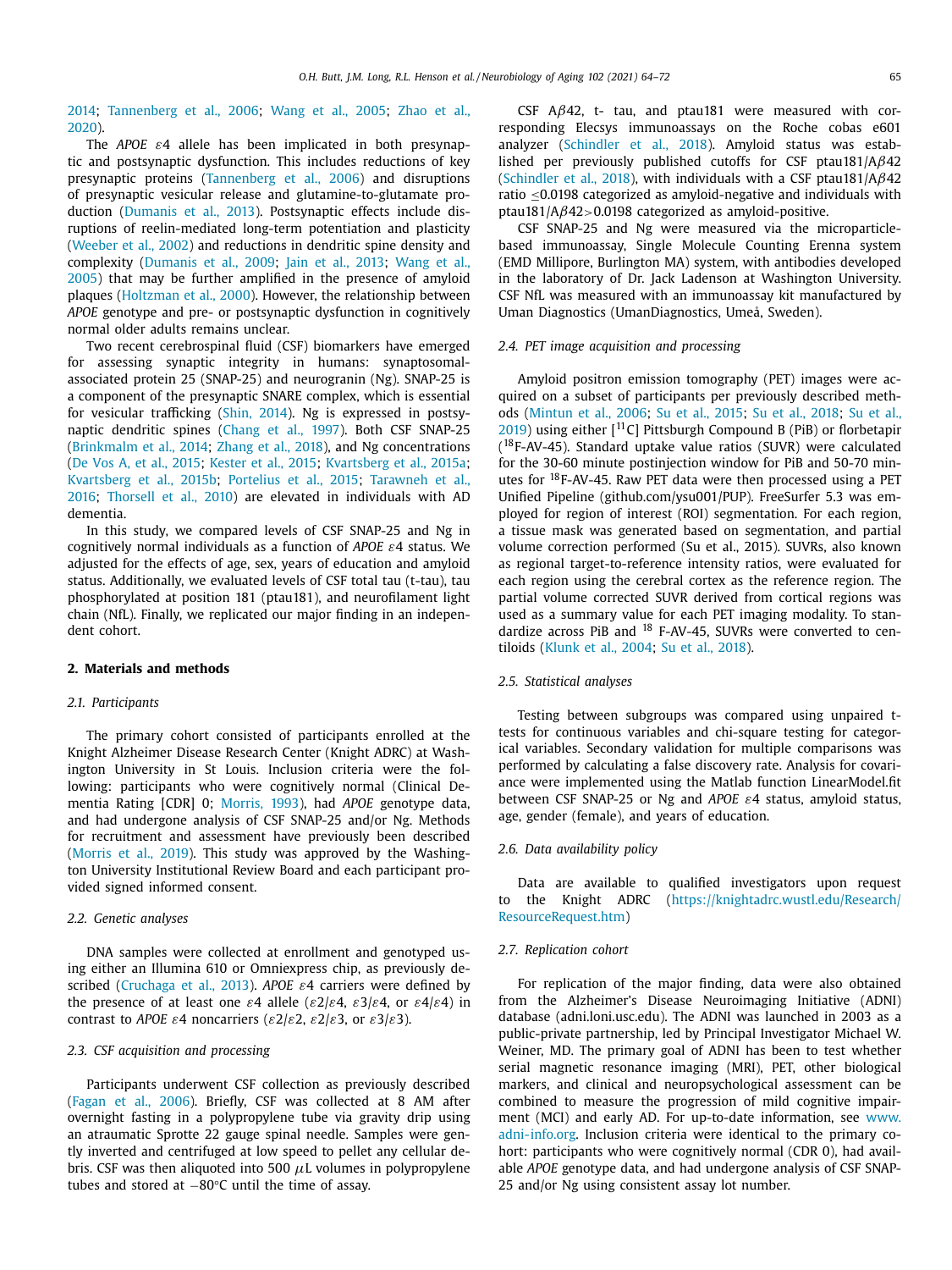| Group                                           | All                   | Amyloid               | $Amyloid+$       | p        |
|-------------------------------------------------|-----------------------|-----------------------|------------------|----------|
| N                                               | 274                   | 191                   | 83               |          |
| Age (years $\pm$ SD)                            | $65 \pm 9.0$          | $62.3 \pm 8.3$        | $71.2 \pm 7.4$   | < 0.0001 |
| Education (years $\pm$ SD)                      | $16.0 \pm 2.50$       | $16.1 \pm 2.41$       | $15.8 \pm 2.70$  | N.S.     |
| Sex $(n, %$ Female)                             | 159, 58%              | 116, 61%              | 43, 52%          | N.S.     |
| Race $(n, %)$                                   |                       |                       |                  |          |
| Asian                                           | $1. < 1\%$            | $1, -1%$              | 0,0%             | N.S.     |
| <b>Black</b>                                    | 23, 8%                | 19, 10%               | 4,5%             | N.S.     |
| Non-Hispanic White                              | 250, 91%              | 171, 90%              | 79, 95%          | N.S.     |
| APOE $\varepsilon$ 4 status <sup>a</sup> (n, %) | 107, 39%              | 56, 29%               | 51, 61%          | < 0.0001 |
| PET Centiloid (mean $\pm$ SD)                   | $13.3 \pm 28.3$       | $-2.14 \pm 5.16$      | $46.4 \pm 29.4$  | < 0.0001 |
| CSF $A\beta_{42}$ (pg/mL)                       | $1330 \pm 620$        | $1600 \pm 540$        | $730 \pm 260$    | < 0.0001 |
| $CSF$ t-tau $(pg/mL)$                           | $229 \pm 106$         | $188 \pm 64.1$        | $321 \pm 124$    | < 0.0001 |
| $CSF$ ptau181 (pg/mL)                           | $21.2 \pm 11.8$       | $16.5 \pm 5.71$       | $32.1 \pm 14.6$  | < 0.0001 |
| CSF SNAP-25 $(pg/mL)$                           | $5.03 \pm 1.72$       | $4.66 \pm 1.56$       | $5.9 \pm 1.76$   | < 0.0001 |
| $CSF$ Ng $(pg/mL)$                              | $2080 \pm 1120$       | $1770 \pm 880$        | $2790 \pm 1290$  | < 0.0001 |
| $CSF$ NfL $(pg/mL)$                             | $1390 \pm 690$        | $1230 \pm 620$        | $1750 \pm 690$   | < 0.0001 |
| Group                                           | APOE $\varepsilon$ 4- | APOE $\varepsilon$ 4+ | $\boldsymbol{p}$ |          |
| n                                               | 167                   | 107                   |                  |          |
| Age (years $\pm$ SD)                            | $64.9 \pm 8.5$        | $65.2 \pm 9.78$       | N.S.             |          |
| Education (years $\pm$ SD)                      | $16 \pm 2.5$          | $16 \pm 2.58$         | N.S.             |          |
| Sex $(n, %$ Female)                             | 101, 60%              | 58, 54%               | N.S.             |          |
| Race $(n, %)$                                   |                       |                       |                  |          |
| Asian                                           | 1, 1%                 | 0,0%                  | N.S.             |          |
| <b>Black</b>                                    | 15, 9%                | 8,7%                  | N.S.             |          |
| Non-Hispanic White                              | 151, 90%              | 99, 93%               | N.S.             |          |
| Amyloid statusa $(n, \mathcal{X})$              | 32, 19%               | 51, 48%               | < 0.0001         |          |
| PET Centiloid (mean $\pm$ SD) <sup>b</sup>      | $7.82 \pm 26.0$       | $22.9 \pm 30.0$       | 0.0004           |          |
| CSF $A\beta_{42}$ (pg/mL)                       | $1460 \pm 630$        | $1130 \pm 550$        | < 0.0001         |          |
| $CSF$ t-tau ( $pg/mL$ )                         | $216 \pm 100$         | $249 \pm 109$         | 0.01             |          |
| $CSF$ ptau181 ( $pg/mL$ )                       | $19.8 \pm 11$         | $23.5 \pm 12$         | 0.01             |          |
| CSF SNAP-25 $(pg/mL)$                           | $4.44 \pm 1.4$        | $5.95 \pm 1.72$       | < 0.0001         |          |
| $CSF$ Ng $(pg/mL)$                              | $1970 \pm 1070$       | $2250 \pm 1190$       | 0.04             |          |
| $CSF$ NfL $(pg/mL)$                             | $1340 \pm 680$        | $1470 \pm 690$        | N.S.             |          |

**Table 1** Knight Alzheimer Disease Research Center (ADRC) participant characteristics

Demographic comparison of amyloid-positive and amyloid-negative<sup>a</sup> groups, and *APOE* ε4 carriers and noncarriers. *P* values reflect between group comparisons using unpaired t-tests for continuous variables and chi-square tests for categorical variables. All participants are CDR 0.

<sup>a</sup> Amyloid-negative if CSF ptau181/A $\beta_{42}$  <0.0198; Amyloid-positive if CSF ptau181/A $\beta_{42}$  ≥0.0198 [\(Schindler](#page-7-0) et al., 2018).

<sup>b</sup> Average across the subset of participants who had PET Centiloid data; all participants underwent CSF testing.

### **3. Results**

#### *3.1. Participant characteristics*

The Knight ADRC cohort consisted of 274 participants who met inclusion criteria. The characteristics of the cohort, grouped by either amyloid status based on CSF ptau181/Aβ42 or *APOE* ε4 carrier status, are shown in Table 1. There was no significant difference in years of education or gender by either amyloid status or *APOE* ε4 carrier status. Amyloid-positive individuals tended to be older and were more likely to carry an *APOE*  $\varepsilon$ 4 allele ( $p < 0.0001$ ). As expected, the individuals categorized as amyloid-positive by CSF ptau181/Aβ42 had significantly higher PET centiloid values. *APOE* ε4 carriers also had a higher average PET centiloid values  $(p = 0.0004)$ .

# *3.2. Differences in CSF biomarkers by amyloid status or* APOE ε*4 carrier status*

Concentrations of CSF biomarkers including Aβ42, t-tau, ptau181, SNAP-25, Ng, and NfL were examined as a function of amyloid status and or *APOE* ε4 carrier status. All six CSF biomarkers were significantly different between amyloid-positive individuals and amyloid-negative individuals ( $p < 0.0001$ ). When grouped by *APOE* ε4 carrier status, significant group differences in Aβ42 (*p*  $(0.0001)$ , t-tau ( $p = 0.01$ ), and ptau181 ( $p = 0.01$ ) were observed (Table 1). Significant elevations in SNAP-25 (*p* < 0.0001) and Ng  $(p = 0.04)$  were also observed, although the difference in Ng did not survive after correction for multiple comparisons. Finally, no significant group difference in NfL was observed between *APOE* ε4 carriers and noncarriers.

#### *3.3. CSF biomarkers in different APOE allele genotypes*

CSF SNAP-25 and Ng as a function of *APOE* genotype were evaluated [\(Fig.](#page-3-0) 1). Presence of the *APOE* ε4 allele was associated with higher CSF SNAP-25 levels [\(Fig.](#page-3-0) 1A). In contrast, Ng levels did not vary consistently by *APOE* genotype [\(Fig.](#page-3-0) 1B). Similarly, no consistent relationship was observed between *APOE* ε4 carrier status and CSF t-tau, ptau181, or NfL (**Fig. S1**A-C).

#### *3.4. CSF SNAP-25 and Ng by amyloid status*

We next determined whether elevations in either CSF SNAP-25 or Ng were present when controlling for amyloid status in our cohort of cognitively normal participants [\(Fig.](#page-3-0) 2). Amyloid-positive individuals had higher CSF SNAP-25 levels ( $p < 0.0001$ ; [Fig.](#page-3-0) 2A). Among amyloid-negative individuals, *APOE* ε4 carriers had higher SNAP-25 levels ( $p < 0.0001$ ); among amyloid-positive individuals, *APOE* ε4 carriers also had higher SNAP-25 levels (*p* < 0.05; [Fig.](#page-3-0) 2C). In contrast, while amyloid-positive individuals had higher CSF Ng levels [\(Fig.](#page-3-0) 2B), there was no difference between *APOE* ε4 noncarriers or carriers after controlling for amyloid status [\(Fig.](#page-3-0) 2D).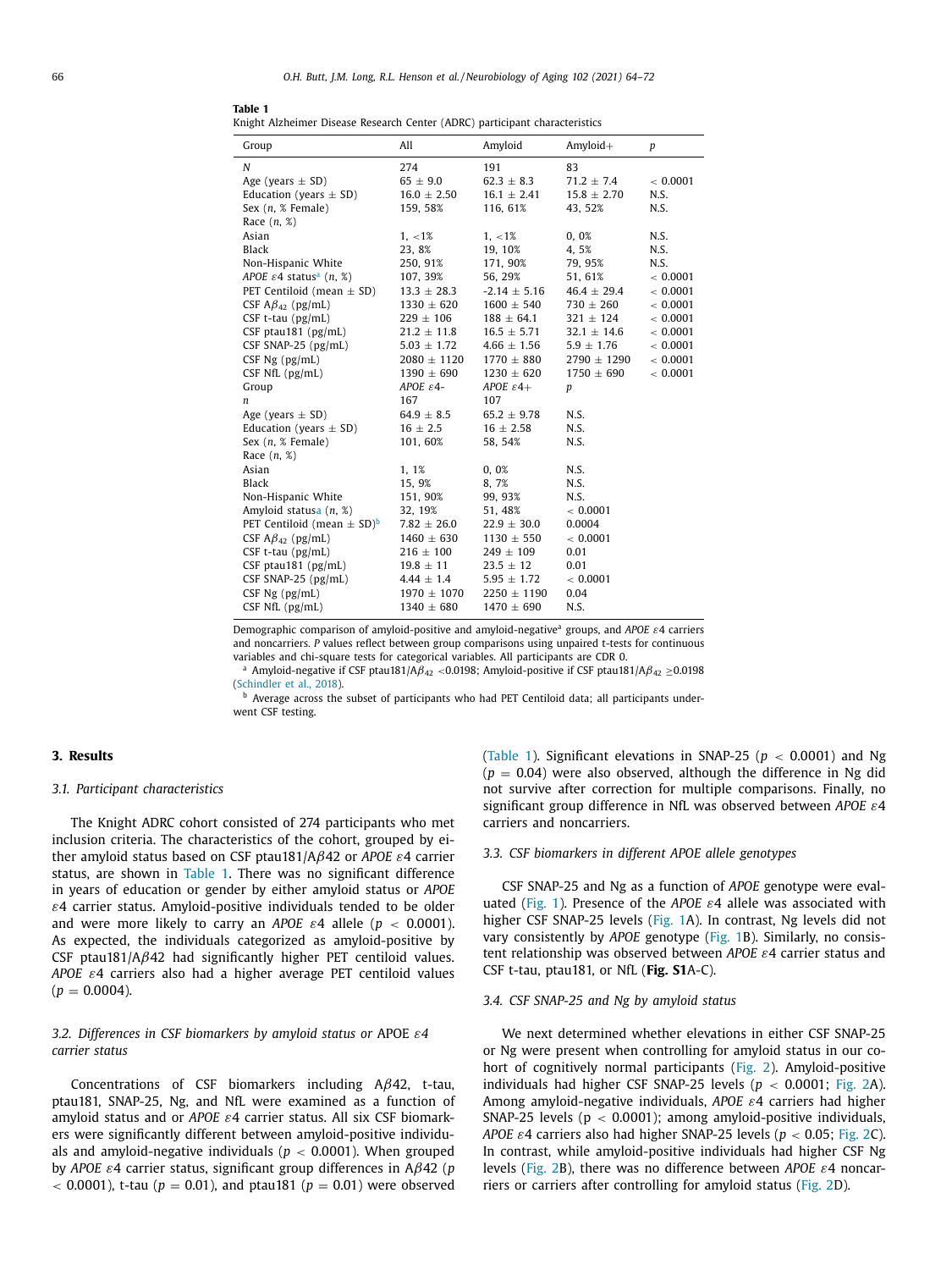<span id="page-3-0"></span>

**Fig. 1.** CSF SNAP-25 and Ng by *APOE* Allele Genotype. Figure 1. Levels of CSF SNAP-25 (A) and Ng (B) by *APOE* genotype. CSF SNAP-25 was significantly elevated in *APOE* ε4 allele carriers compared to noncarriers. A similar relationship was *not* observed for CSF Ng; \*,  $p < 0.05$ ; \*\*,  $p < 0.01$ ; \*\*\*,  $p < 0.001$ ; \*\*\*\*,  $p < 0.0001$ 



**Fig. 2.** CSF SNAP-25 and Ng by amyloid status. Figure 2. Unadjusted CSF SNAP-25 and Ng as a function of amyloid status and *APOE* ε4 carrier status with confidence intervals. CSF SNAP-25 (A) and Ng (B) are significantly higher in cognitively normal participants who are amyloid-positive compared to amyloid-negative<sup>a</sup>. Even after adjusting for amyloid status, CSF SNAP-25 (C) is greater in *APOE* ε4 carriers than *APOE* ε4 noncarriers. CSF Ng (D) does not vary by *APOE* ε4 carrier status. aAmyloid-negative if CSF ptau181/Aβ<sup>42</sup> <sup>&</sup>lt; 0.0198; Amyloid-positive if CSF ptau181/Aβ<sup>42</sup> <sup>≥</sup> 0.0198 (36) <sup>∗</sup>, *<sup>p</sup>* <sup>&</sup>lt; 0.05; ∗∗, *<sup>p</sup>* <sup>&</sup>lt; 0.01; ∗∗∗, *<sup>p</sup>* <sup>&</sup>lt; 0.001; ∗∗∗∗, *<sup>p</sup>* <sup>&</sup>lt; 0.0001.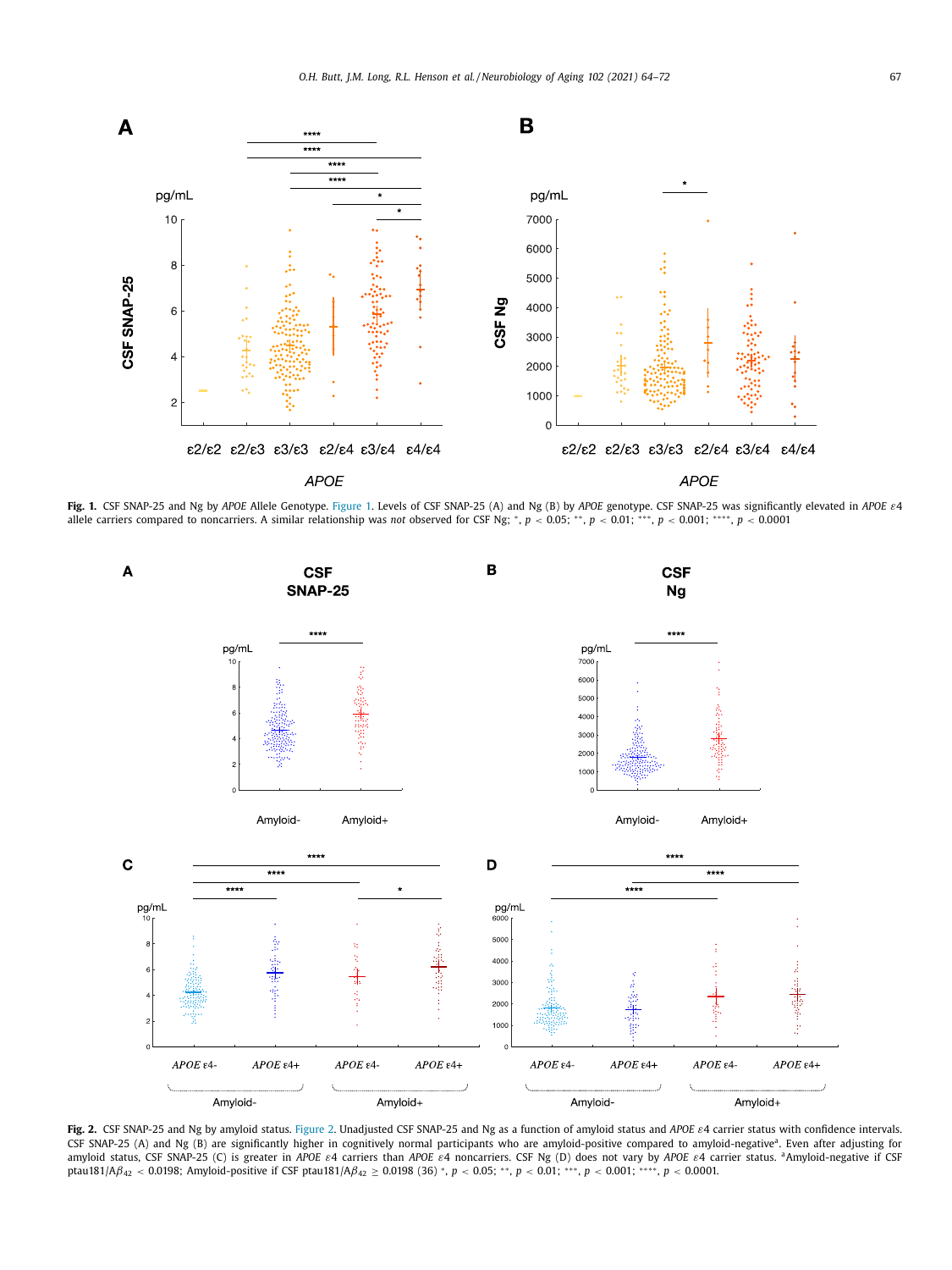|                              | SNAP-25     |                |         |                | Ng       |                     |         |                |  |
|------------------------------|-------------|----------------|---------|----------------|----------|---------------------|---------|----------------|--|
| Overall<br>Model             | F-statistic | 17.3           |         | р<br>~< 0.0001 |          | F-statistic<br>13.6 |         | p<br>~< 0.0001 |  |
|                              |             |                |         |                |          |                     |         |                |  |
| Parameter                    | Estimate    | Standard error | tStat   | p              | Estimate | Standard Error      | tStat   | p              |  |
| APOE $\varepsilon$ 4 carrier | 1.30        | 0.20           | 6.5     | ~< 0.0001      | 55.70    | 133                 | 0.42    | N.S.           |  |
| Amyloid positive             | 0.69        | 0.24           | 2.9     | 0.004          | 784      | 158                 | 4.95    | ~< 0.0001      |  |
| Age (years)                  | 0.012       | 0.012          | 0.98    | 0.33           | 23.9     | 7.87                | 3.04    | 0.003          |  |
| Female sex                   | $-0.24$     | 0.19           | $-1.24$ | 0.22           | 62.2     | 129                 | 0.48    | N.S.           |  |
| Education (years)            | $-0.06$     | 0.038          | $-1.58$ | 0.12           | $-14.2$  | 25.2                | $-0.56$ | N.S.           |  |
| Intercept                    | 4.89        | 1.14           | 4.3     | < 0.0001       | 394      | 762                 | 0.52    | N.S.           |  |

| Table 2                                                                                |  |  |  |  |
|----------------------------------------------------------------------------------------|--|--|--|--|
| Effects of amyloid status and APOE $\varepsilon$ 4 status on CSF SNAP-25 and Ng levels |  |  |  |  |

CSF SNAP-25 and CSF Ng as a function of *APOE* ε4 carrier status and amyloid statusa, adjusting for age, sex, and years of education. The estimate reflects the pg/mL change in biomarker levels associated with a unit change in the predictor values. <sup>a</sup>Amyloid-negative if CSF ptau181/A $\beta_{42}$  < 0.0198; Amyloid-positive if CSF ptau181/A $\beta_{42}$  ≥ 0.0198 [\(Schindler](#page-7-0) et al., 2018).

| Table 3                                                                                       |  |  |
|-----------------------------------------------------------------------------------------------|--|--|
| Effects of Amyloid Status and APOE $\varepsilon$ 4 status on CSF SNAP-25 and Ng levels (ADNI) |  |  |

|                   | <b>SNAP-25</b>      |      |           |      | Ng                  |         |            |      |
|-------------------|---------------------|------|-----------|------|---------------------|---------|------------|------|
| Overall<br>model  | F-statistic<br>2.39 |      | p<br>0.05 |      | F-statistic<br>1.93 |         | р<br>0.105 |      |
|                   |                     |      |           |      |                     |         |            |      |
| APOE £4 carrier   | 0.99                | 0.44 | 2.27      | 0.03 | 164.25              | 312.99  | 0.52       | N.S. |
| Amyloid positive  | 0.17                | 0.36 | 0.48      | 0.64 | 423.9               | 258.14  | 1.64       | N.S. |
| Age (years)       | $-0.01$             | 0.03 | $-0.16$   | 0.87 | 16.26               | 22.91   | 0.71       | N.S. |
| Female Sex        | 0.68                | 0.38 | 1.78      | 0.08 | 437.14              | 272.9   | 1.6        | N.S. |
| Education (years) | 0                   | 0.06 | $-0.07$   | 0.94 | 7.61                | 41.88   | 0.18       | N.S. |
| Intercept         | 3.61                | 2.76 | 1.31      | 0.2  | 23.35               | 1973.57 | 0.01       | N.S. |

CSF SNAP-25 and CSF Ng as a function of *APOE* ε4 carrier status and amyloid statusa, accounting for confounds of age, sex, and years of education for the ADNI dataset. The estimate reflects the pg/mL change in biomarker levels associated with a unit change in the predictor values.

<sup>a</sup>Amyloid-negative if CSF ptau181/A $\beta_{42}$  <0.0198; Amyloid-positive if CSF ptau181/A $\beta_{42}$  >0.0198.

# *3.5. Modeling CSF biomarker as function of amyloid status and APOE* ε*4 carrier status*

All previous group comparisons were between unadjusted values for each CSF biomarker. Linear modeling was next used to examine the relationship between either CSF SNAP-25 or Ng and *APOE* ε4 carrier status, amyloid status, participant's age, sex, and years of education (Table 2). Linear modeling revealed that both *APOE*  $\varepsilon$ 4 carrier status ( $p < 0.0001$ ) and amyloid status ( $p = 0.004$ ) were significant determinants of CSF SNAP-25 levels. In contrast, CSF Ng levels were affected by amyloid status ( $p < 0.0001$ ) and age ( $p = 0.003$ ), but not by *APOE*  $\varepsilon$ 4 carrier status.

Identical models for CSF t-tau and ptau181 demonstrated only a clear relationship with amyloid status (*p* < 0.0001) and age (*p* < 0.0001) (**Table S1**). For CSF NfL, only age (*p* < 0.0001) and female sex (*p* < 0.0001) were significant determinants; no significant effect of amyloid status or *APOE* ε4 carrier status was observed (**Table S2**).

Finally, modeling was repeated using an independent cohort from the ADNI dataset ( $n = 57$ , mean age  $76 \pm 5.3$  years, 21% *APOE* ε4 carriers, 40% female). In contrast to our Knight ADRC dataset, participants were older with a lower percentage of cognitively normal individuals who were *APOE* ε4 carriers and female participants (**Table S3**). The relationship between CSF SNAP-25, Ng, *APOE*  $\varepsilon$ 4 carrier status, amyloid status, age, sex, and years of education was evaluated in the ADNI cohort using the same models as applied to the Knight ADRC cohort (Table 3). As before, CSF SNAP-25 levels were significantly higher in *APOE*  $\varepsilon$ 4 carriers ( $p = 0.03$ ). In this smaller cohort, CSF Ng levels were not significantly associated with any of the predictors. In summary, two independently collected datasets both reveal that CSF SNAP-25 levels are higher in cognitively normal *APOE* ε4 carriers, even after accounting for possible confounds.

# **4. Discussion**

This study investigated CSF levels of the presynaptic marker SNAP-25 and the postsynaptic marker Ng in cognitively normal, older individuals. Presynaptic SNAP-25, but not postsynaptic Ng, was specifically elevated in the CSF of *APOE* ε4 carriers even after adjusting for age, sex, years of education, and amyloid status. The elevation of SNAP-25 but not Ng in *APOE* ε4 carriers may indicate selective presynaptic damage in *APOE* ε4 carriers; alternatively, Ng (or the Ng assay used in this study) may simply not be as sensitive to *APOE* ε4-related changes. CSF levels of t-tau, ptau181, and NfL also did not vary by *APOE* ε4 carrier status. These results are the first to demonstrate a relationship between CSF SNAP-25 elevation and *APOE* ε4 carrier status in cognitively normal older individuals without biomarker evidence of brain amyloidosis, and extend earlier reports of elevated CSF SNAP-25 levels in *APOE* ε4 carriers with early symptomatic AD (equivalent to mild cognitive impairment (MCI) due to AD and mild AD dementia [\(Galasko](#page-6-0) et al., 2019; [Sutphen](#page-7-0) et al., 2018; Tible et al., [2020;](#page-7-0) [Wang](#page-7-0) Q et al., 2018; Wang S et al., 2018; [Zhang](#page-7-0) et al., 2018).

Previous work examining CSF SNAP-25 and Ng levels report that levels reach their maximum in individuals with early symptomatic AD, and then decline with progression to AD dementia [\(Sutphen](#page-7-0) et al., 2018). However, after accounting for *APOE* ε4 carrier status, differences between the cognitively normal and early symptomatic AD groups were present for Ng but not SNAP-25. This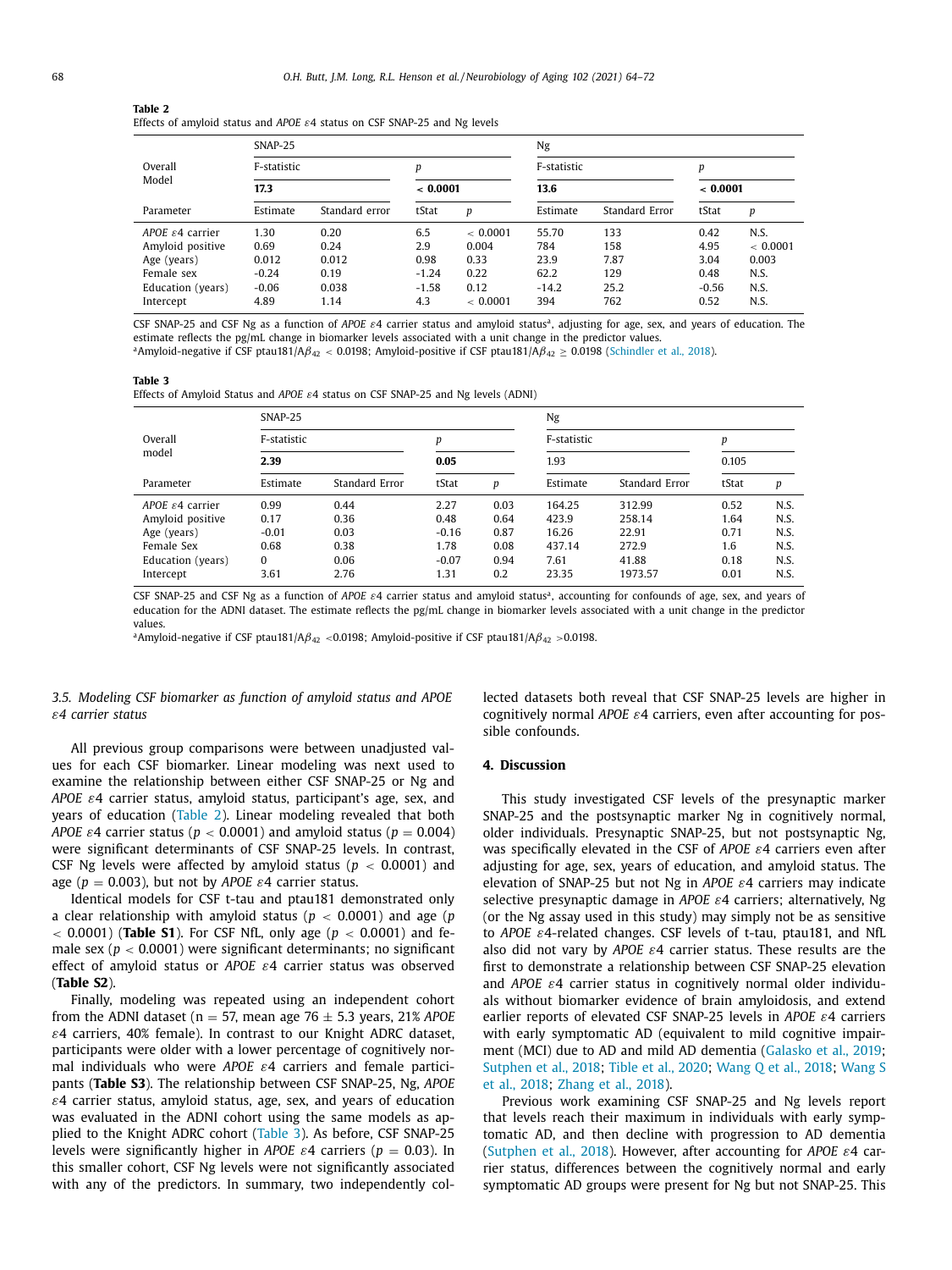suggests that differences in SNAP-25 were related to *APOE* ε4 carrier status rather than diagnosis. Wang S et al. [\(2018\)](#page-7-0) also demonstrated significantly higher levels of CSF SNAP-25 in *APOE* ε4 carriers compared to noncarriers with MCI, but no significant relationship was observed for participants who were cognitively normal or who had dementia due to AD. Both studies relied on the ADNI dataset, which includes a sizeable number of participants with MCI or AD dementia, but comparatively fewer cognitively normal elderly participants. Cognitively normal *APOE* ε4 carriers are particularly under-represented in the ADNI cohort, but are well represented in the Knight ADRC cohort, explaining why our current findings were not previously observed. More recently, [Galasko](#page-6-0) et al. (2019) reported elevations in CSF SNAP-25 and Ng in AD dementia compared to cognitively normal individuals, but did not specifically evaluate the effect of *APOE* genotype in cognitively normal individuals. Finally, Tible et al. [\(2020\)](#page-7-0) also reported CSF SNAP-25 and Ng elevations in *APOE* ε4 carriers with AD and non-AD dementia, but again, the effects of *APOE* genotype in cognitively normal individuals were not evaluated.

A number of studies have demonstrated that *APOE* ε4 is associated with synaptic dysfunction. Neuropathologic analyses of human brain from normal *APOE* ε4 carriers demonstrate decreased protein levels of synaptic markers (Love et al., [2006\)](#page-7-0). *APOE* ε4 targeted replacement (TR) mice exhibit progressive loss of dendritic arbors and lower levels of [excitatory](#page-6-0) synaptic activity (Dumanis et al., 2009; [Klein](#page-6-0) et al., 2010). *APOE* ε4 has been shown to interfere with endosome recycling and glutamate receptor function via effects on Reelin signaling [\(Chen](#page-6-0) et al., 2010). Isogenic iPSC-derived human neurons expressing *APOE* ε4 exhibit early synaptic maturation and reduced expression of a number of genes, most of which are associated with synaptic function (Lin YT et al., [2018\)](#page-7-0). Thus, most of the previously described mechanisms have been restricted to the postsynaptic compartment.

The mechanism(s) underlying possible presynaptic dysfunction in cognitively normal *APOE* ε4 carriers remains unclear. In animal models, the *APOE* ε4 allele has been associated with decreased presynaptic protein levels in response to environmental factors (Levi et al., [2003\)](#page-7-0). Subsequent studies using transgenic mice expressing human *APOE* (ApoE4-TR, ApoE3-TR, and ApoE2-TR) reveal disruptions in vesicular release of several neurotransmitters [\(Dolejší et](#page-6-0) al., 2016; [Dumanis](#page-6-0) et al., 2013). ApoE4-TR mice demonstrated impaired glutaminase activity resulting in a net decrease in glutamate present in the nerve terminals not observed in ApoE2- TR or ApoE3-TR mice [\(Dumanis](#page-6-0) et al., 2013). More recent work reveals inhibition of hippocampal ACh release from cholinergic nerve terminals in ApoE4-TR mice in a choline acetyltransferaseindependent manner [\(Dolejší et](#page-6-0) al., 2016). Human studies are more limited, with reports of decreased presynaptic protein levels in *APOE* ε4 carriers [\(Tannenberg](#page-7-0) et al., 2006).

There are several limitations of this study. It remains unclear whether *in vivo APOE* ε4 mediated disruptions in presynaptic glutamate or acetylcholine are associated with increases in interstitial or CSF SNAP-25 levels. Furthermore, the specific pathological change reflected by elevated CSF SNAP-25 levels in cognitively normal, amyloid-negative *APOE* ε4 carriers remains unclear. It is possible that changes in SNAP-25 levels in *APOE* ε4 carriers are not specific to the presynaptic compartment and instead reflect global synaptic dysfunction or loss that is not reflected in the levels of other CSF synaptic markers. This uncertainty further extends to the neuroanatomical localization for elevated SNAP-25 levels. It remains unclear whether elevations in SNAP-25 reflect a localized or more cortically distributed phenomena. Additional studies are needed to better characterize the source of CSF SNAP-25 and associated neuropathologic and neuroanatomic changes at the synaptic level in cognitively normal, amyloid-negative *APOE* ε4 carriers.

This study also duplicates a significant association of age and sex with CSF NfL levels [\(Khalil](#page-6-0) et al., 2020). No clear association between NfL and *APOE* ε4 or amyloid status was observed in our study, also as previously reported (Bos et al., [2019\)](#page-6-0). Previous studies exploring NfL in healthy adults reported no change in association of CSF NfL with risk of early symptomatic AD after adjustment for *APOE* status (Kern et al., [2019\)](#page-6-0). Further NfL elevations observed in dementia associated with [Parkinson's](#page-7-0) disease (Lin YS et al., 2018) support NfL as a sensitive global marker of cumulative neural injury due to multiple etiologies rather than a highly specific marker of AD-related pathology.

## **5. Conclusions**

Increased CSF SNAP-25 levels in cognitively normal *APOE* ε4 carriers, even those without brain amyloidosis, suggest that *APOE*  $\varepsilon$ 4 may be associated with presynaptic dysfunction unrelated to amyloid. This difference is not seen with Ng, a postsynaptic marker, or another marker of neuronal injury, NfL. Differences in the longitudinal change of SNAP-25 in relation to *APOE* ε4 status remains unknown. It is also unclear if *APOE* ε4 carriers under 50 years old also have significant elevations in CSF SNAP-25. Further studies are needed to further discern the mechanism by which *APOE* ε4 modulates SNAP-25 levels and presynaptic dysfunction.

#### **Declaration of competing interest**

The authors declare the following financial interests/personal relationships which may be considered as potential competing interests:

Author AMF is a member of the scientific advisory boards for Roche Diagnostics, Genentech and AbbVie and also consults for Araclon/Grifols, DiademRes, DiamiR and Otsuka Pharmaceuticals.

All remaining authors report no conflict of interest.

#### **Credit author statement**

**Omar Butt:** Conceptualization, Methodology, Software, Visualization, Formal Analysis, Writing-Original Draft, Validation **Justin Long:** Writing-Original Draft **Rachel Henson:** Investigation, Data Curation **Elizabeth Herries:** Investigation, Data Curation **Courtney Sutphen:** Investigation, Visualization **Anne Fagan:** Project administration, Resources, Funding acquisition **Carlos Cruchaga:** Resources **Jack Ladenson:** Resources **David Holtzman:** Writing-Original Draft **John Morris:** Resources, Funding acquisition **Beau Ances:** Conceptualization, Writing-Original Draft, Resources, Supervision **Suzanne Schindler:** Conceptualization, Methodology, Software, Formal analysis, Validation, Data Curation, Writing-Original Draft, Funding acquisition, Project Administration, Supervision.

#### **Author contributions**

O.H.B analyzed the data and wrote the manuscript. J.M.L aided in preparing the manuscript and provided critical manuscript review. R.L.H. ran samples and performed quality-control for assays. E.H. aided in the development, validation, and quality-control of the assays. C.L.S completed preliminary data analyses and ran samples. A.M.F provided critical manuscript review. C.C. provided critical manuscript review. D.M.H provided critical manuscript review. J.C.M. provided participant characterization and provided critical manuscript review. B.M.A. helped prepare the manuscript and provided critical manuscript review. S.E.S performed the initial data analysis, helped prepare the manuscript and provided critical manuscript review. All authors read and approved the final manuscript.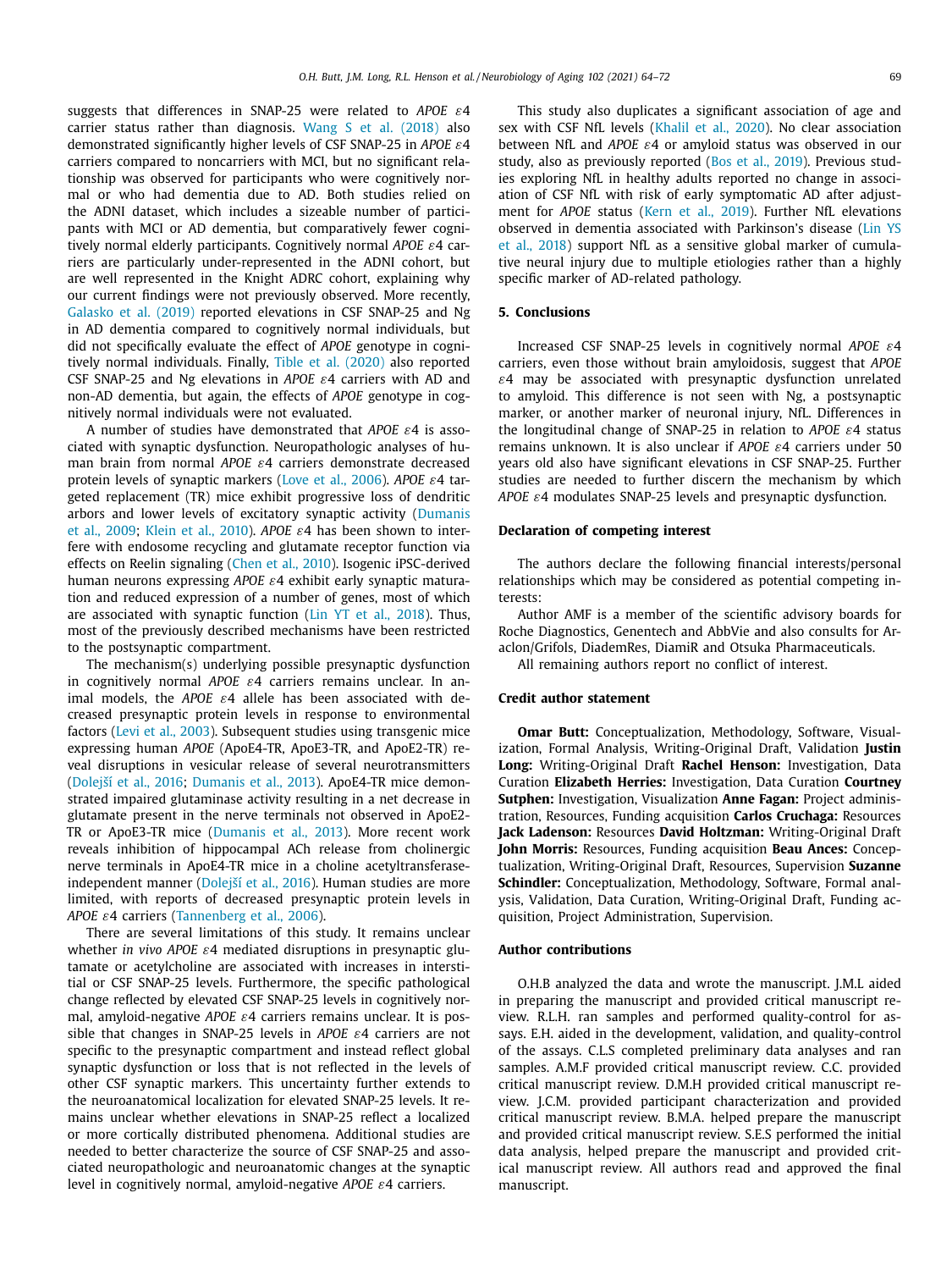## <span id="page-6-0"></span>**Acknowledgements**

We thank all participants at the Knight Alzheimer Disease Research Center for their role in the sample provision and data collection. This work was made possible due to by the generous support of Barnes-Jewish Hospital, the Knight Alzheimer Disease Research Center, the Hope Center for Neurological Disorders, the Paula and Rodger O. Riney Fund, the Daniel J. Brennan MD Fund, and the Fred Simmons and Olga Mohan Fund.

Funding: This work was supported by National Institute on Aging (NIA) grants R03AG050921 (SES, PI) and K23AG053426 (SES, PI). Data from the Knight ADRC cohort was funded by NIA grants P50 AG05681 (JCM, PI), P01 AG03991 (JCM, PI), and P01 AG026276 (JCM, PI).

In addition, data collection and sharing for this project was funded by the Alzheimer's Disease Neuroimaging Initiative (ADNI) (National Institutes of Health Grant U01 AG024904) and DOD ADNI (Department of Defense award number W81XWH-12-2- 0012). ADNI is funded by the National Institute on Aging, the National Institute of Biomedical Imaging and Bioengineering, and through generous contributions from the following: Abb-Vie, Alzheimer's Association; Alzheimer's Drug Discovery Foundation; Araclon Biotech; BioClinica, Inc.; Biogen; Bristol-Myers Squibb Company; CereSpir, Inc.; Cogstate; Eisai Inc.; Elan Pharmaceuticals, Inc.; Eli Lilly and Company; EuroImmun; F. Hoffmann-La Roche Ltd and its affiliated company Genentech, Inc.; Fujirebio; GE Healthcare; IXICO Ltd.; Janssen Alzheimer Immunotherapy Research & Development, LLC.; Johnson & Johnson Pharmaceutical Research & Development LLC.; Lumosity; Lundbeck; Merck & Co., Inc.; Meso Scale Diagnostics, LLC.; NeuroRx Research; Neurotrack Technologies; Novartis Pharmaceuticals Corporation; Pfizer Inc.; Piramal Imaging; Servier; Takeda Pharmaceutical Company; and Transition Therapeutics. The Canadian Institutes of Health Research is providing funds to support ADNI clinical sites in Canada. Private sector contributions are facilitated by the Foundation for the National Institutes of Health [\(www.fnih.org\)](http://www.fnih.org). The grantee organization is the Northern California Institute for Research and Education, and the study is coordinated by the Alzheimer's Therapeutic Research Institute at the University of Southern California. ADNI data are disseminated by the Laboratory for Neuro Imaging at the University of Southern California.

#### **Supplementary materials**

Supplementary material associated with this article can be found, in the online version, at [doi:10.1016/j.neurobiolaging.2021.](https://doi.org/10.1016/j.neurobiolaging.2021.02.008) 02.008.

### **References**

- Agosta, F, Vossel, KA, Miller, BL, Migliaccio, R, Bonasera, SJ, Filippi, M, Boxer, AL, Karydas, A, Possin, KL, Gorno-Tempini, ML, 2009. Apolipoprotein E epsilon4 is associated with disease-specific effects on brain atrophy in Alzheimer's disease and frontotemporal dementia. Proc Natl Acad Sci U S A 106 (6), 2018– 2022. doi[:10.1073/pnas.0812697106,](https://doi.org/10.1073/pnas.0812697106) Epub 2009 Jan 22. PMID: 19164761; PM-CID: PMC2644156.
- Bos, I, Vos, S, Verhey, F, Scheltens, P, Teunissen, C, Engelborghs, S, Sleegers, K, Frisoni, G, Blin, O, Richardson, JC, Bordet, R, Tsolaki, M, Popp, J, Peyratout, G, Martinez-Lage, P, Tainta, M, Lleó, A, Johannsen, P, Freund-Levi, Y, Frölich, L, Vandenberghe, R, Westwood, S, Dobricic, V, Barkhof, F, Legido-Quigley, C, Bertram, L, Lovestone, S, Streffer, J, Andreasson, U, Blennow, K, Zetterberg, H, Visser, PJ, 2019. Cerebrospinal fluid biomarkers of neurodegeneration, synaptic integrity, and astroglial activation across the clinical Alzheimer's disease spectrum. Alzheimers Dement 15 (5), 644–654. doi[:10.1016/j.jalz.2019.01.004,](https://doi.org/10.1016/j.jalz.2019.01.004) Epub 2019 Mar 8. PMID: 30853464.
- Brinkmalm, A, Brinkmalm, G, Honer, WG, Frölich, L, Hausner, L, Minthon, L, Hansson, O, Wallin, A, Zetterberg, H, Blennow, K, Öhrfelt, A, 2014. SNAP-25 is a promising novel cerebrospinal fluid biomarker for synapse degeneration

in Alzheimer's disease. Mol Neurodegener 9, 53. doi[:10.1186/1750-1326-9-53,](https://doi.org/10.1186/1750-1326-9-53) PMID: 25418885; PMCID: PMC4253625.

- Chang, JW, Schumacher, E, Coulter 2nd, PM, Vinters, HV, Watson, JB, 1997. Dendritic translocation of RC3/neurogranin mRNA in normal aging, Alzheimer disease and fronto-temporal dementia. J Neuropathol Exp Neurol 56 (10), 1105–1118. doi:10. [1097/00005072-199710000-00004,](https://doi.org/10.1097/00005072-199710000-00004) PMID: 9329454.
- Chen, Y, Durakoglugil, MS, Xian, X, Herz, J, 2010. ApoE4 reduces glutamate receptor function and synaptic plasticity by selectively impairing ApoE receptor recycling. Proc Natl Acad Sci U S A. 107 (26), 12011–12016. [doi:10.1073/pnas.](https://doi.org/10.1073/pnas.0914984107) 0914984107, Epub 2010 Jun 14. PMID: 20547867; PMCID: PMC2900641.
- Cruchaga, C, Kauwe, JS, Harari, O, Jin, SC, Cai, Y, Karch, CM, Benitez, BA, Jeng, AT, Skorupa, T, Carrell, D, Bertelsen, S, Bailey, M, McKean, D, Shulman, JM, De Jager, PL, Chibnik, L, Bennett, DA, Arnold, SE, Harold, D, Sims, R, Gerrish, A, Williams, J, Van Deerlin, VM, Lee, VM, Shaw, LM, Trojanowski, JQ, Haines, JL, Mayeux, R, Pericak-Vance, MA, Farrer, LA, Schellenberg, GD, Peskind, ER, Galasko, D, Fagan, AM, Holtzman, DM, Morris, JCGERAD Consortium; Alzheimer's Disease Neuroimaging Initiative (ADNI); Alzheimer Disease Genetic Consortium (ADGC), Goate AM, 2013. GWAS of cerebrospinal fluid tau levels identifies risk variants for Alzheimer's disease. Neuron. 78 (2), 256–268. doi[:10.1016/j.neuron.2013.02.026,](https://doi.org/10.1016/j.neuron.2013.02.026) Epub 2013 Apr 4. PMID: 23562540; PMCID: PMC3664945.
- De Vos, A, Jacobs, D, Struyfs, H, Fransen, E, Andersson, K, Portelius, E, Andreasson, U, De Surgeloose, D, Hernalsteen, D, Sleegers, K, Robberecht, C, Van Broeckhoven, C, Zetterberg, H, Blennow, K, Engelborghs, S, Vanmechelen, E, 2015. C-terminal neurogranin is increased in cerebrospinal fluid but unchanged in plasma in Alzheimer's disease. Alzheimers Dement 11 (12), 1461–1469. doi:10. [1016/j.jalz.2015.05.012,](https://doi.org/10.1016/j.jalz.2015.05.012) Epub 2015 Jun 16. PMID: 26092348.
- Dolejší, E, Liraz, O, Rudajev, V, Zimčík, P, Doležal, V, Michaelson, DM, 2016. Apolipoprotein E4 reduces evoked hippocampal acetylcholine release in adult mice. J Neurochem 136 (3), 503–509. doi[:10.1111/jnc.13417,](https://doi.org/10.1111/jnc.13417) Epub 2015 Nov 19. PMID: 26526158; PMCID: PMC4738402.
- Dumanis, SB, DiBattista, AM, Miessau, M, Moussa, CE, Rebeck, GW, 2013. APOE genotype affects the pre-synaptic compartment of glutamatergic nerve terminals. J Neurochem 124 (1), 4–14. doi[:10.1111/j.1471-4159.2012.07908.x,](https://doi.org/10.1111/j.1471-4159.2012.07908.x) Epub 2012 Sep 28. PMID: 22862561; PMCID: PMC3509249.
- Dumanis, SB, Tesoriero, JA, Babus, LW, Nguyen, MT, Trotter, JH, Ladu, MJ, Weeber, EJ, Turner, RS, Xu, B, Rebeck, GW, Hoe, HS, 2009. ApoE4 decreases spine density and dendritic complexity in cortical neurons in vivo. J Neurosci 29 (48), 15317–15322. doi[:10.1523/JNEUROSCI.4026-09.2009,](https://doi.org/10.1523/JNEUROSCI.4026-09.2009) PMID: 19955384; PMCID: PMC2846754.
- Fagan, AM, Mintun, MA, Mach, RH, Lee, SY, Dence, CS, Shah, AR, LaRossa, GN, Spinner, ML, Klunk, WE, Mathis, CA, DeKosky, ST, Morris, JC, Holtzman, DM, 2006. Inverse relation between in vivo amyloid imaging load and cerebrospinal fluid Abeta42 in humans. Ann Neurol 59 (3), 512–519. doi[:10.1002/ana.20730,](https://doi.org/10.1002/ana.20730) PMID: 16372280.
- Fleisher, AS, Chen, K, Liu, X, Ayutyanont, N, Roontiva, A, Thiyyagura, P, Protas, H, Joshi, AD, Sabbagh, M, Sadowsky, CH, Sperling, RA, Clark, CM, Mintun, MA, Pontecorvo, MJ, Coleman, RE, Doraiswamy, PM, Johnson, KA, Carpenter, AP, Skovronsky, DM, Reiman, EM, 2013. Apolipoprotein E  $\varepsilon$ 4 and age effects on florbetapir positron emission tomography in healthy aging and Alzheimer disease. Neurobiol Aging 34 (1), 1–12. doi[:10.1016/j.neurobiolaging.2012.04.017,](https://doi.org/10.1016/j.neurobiolaging.2012.04.017) Epub 2012 May 24. PMID: 22633529.
- Galasko, D, Xiao, M, Xu, D, Smirnov, D, Salmon, DP, Dewit, N, Vanbrabant, J, Jacobs, D, Vanderstichele, H, Vanmechelen, EAlzheimer's Disease Neuroimaging Initiative (ADNI), Worley P, 2019. Synaptic biomarkers in CSF aid in diagnosis, correlate with cognition and predict progression in MCI and Alzheimer's disease. Alzheimers Dement (N Y) 5, 871–882. doi[:10.1016/j.trci.2019.11.002,](https://doi.org/10.1016/j.trci.2019.11.002) PMID: 31853477; PMCID: PMC6911971.
- Holtzman, DM, Bales, KR, Tenkova, T, Fagan, AM, Parsadanian, M, Sartorius, LJ, Mackey, B, Olney, J, McKeel, D, Wozniak, D, Paul, SM, 2000. Apolipoprotein E isoform-dependent amyloid deposition and neuritic degeneration in a mouse model of Alzheimer's disease. Proc Natl Acad Sci U S A 97 (6), 2892–2897. doi[:10.1073/pnas.050004797,](https://doi.org/10.1073/pnas.050004797) PMID: 10694577; PMCID: PMC16026.
- Jain, S, Yoon, SY, Leung, L, Knoferle, J, Huang, Y, 2013. Cellular source-specific effects of apolipoprotein (apo) E4 on dendrite arborization and dendritic spine development. PLoS One 8 (3), e59478. doi[:10.1371/journal.pone.0059478,](https://doi.org/10.1371/journal.pone.0059478) Epub 2013 Mar 19. PMID: 23527202; PMCID: PMC3602301.
- Kern, S, Syrjanen, JA, Blennow, K, Zetterberg, H, Skoog, I, Waern, M, Hagen, CE, van Harten, AC, Knopman, DS, Jack Jr, CR, Petersen, RC, Mielke, MM, 2019. Association of cerebrospinal fluid neurofilament light protein with risk of mild cognitive impairment among individuals without cognitive impairment. JAMA Neurol 76 (2), 187–193. doi[:10.1001/jamaneurol.2018.3459,](https://doi.org/10.1001/jamaneurol.2018.3459) PMID: 30419087; PM-CID: PMC6439969.
- Kester, MI, Teunissen, CE, Crimmins, DL, Herries, EM, Ladenson, JH, Scheltens, P, van der Flier, WM, Morris, JC, Holtzman, DM, Fagan, AM, 2015. Neurogranin as a cerebrospinal fluid biomarker for synaptic loss in symptomatic Alzheimer disease. JAMA Neurol 72 (11), 1275–1280. doi[:10.1001/jamaneurol.2015.1867,](https://doi.org/10.1001/jamaneurol.2015.1867) PMID: 26366630; PMCID: PMC4694558.
- Khalil, M, Pirpamer, L, Hofer, E, Voortman, MM, Barro, C, Leppert, D, Benkert, P, Ropele, S, Enzinger, C, Fazekas, F, Schmidt, R, Kuhle, J, 2020. Serum neurofilament light levels in normal aging and their association with morphologic brain changes. Nat Commun 11 (1), 812. doi[:10.1038/s41467-020-14612-6,](https://doi.org/10.1038/s41467-020-14612-6) PMID: 32041951; PMCID: PMC7010701.
- Klein, RC, Mace, BE, Moore, SD, Sullivan, PM, 2010. Progressive loss of synaptic integrity in human apolipoprotein E4 targeted replacement mice and at-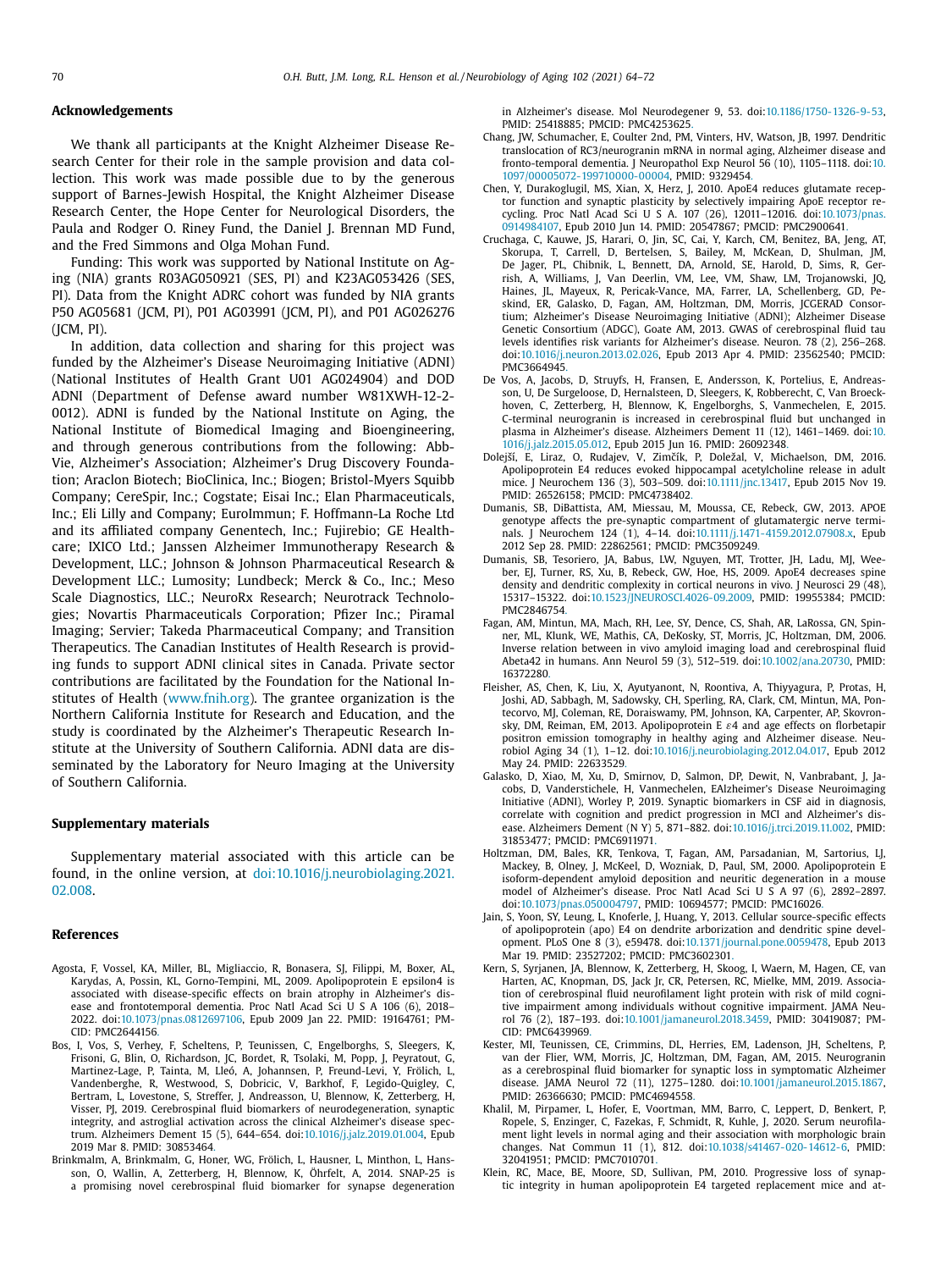<span id="page-7-0"></span>tenuation by apolipoprotein E2. Neuroscience 171 (4), 1265–1272. doi:10. [1016/j.neuroscience.2010.10.027,](https://doi.org/10.1016/j.neuroscience.2010.10.027) Epub 2010 Oct 15. PMID: 20951774; PMCID: PMC2991419.

- Klunk, WE, Engler, H, Nordberg, A, Wang, Y, Blomqvist, G, Holt, DP, Bergström, M, Savitcheva, I, Huang, GF, Estrada, S, Ausén, B, Debnath, ML, Barletta, J, Price, JC, Sandell, J, Lopresti, BJ, Wall, A, Koivisto, P, Antoni, G, Mathis, CA, Långström, B, 2004. Imaging brain amyloid in Alzheimer's disease with Pittsburgh Compound-B. Ann Neurol 55 (3), 306–319. doi[:10.1002/ana.20009,](https://doi.org/10.1002/ana.20009) PMID: 14991808.
- Kok, E, Haikonen, S, Luoto, T, Huhtala, H, Goebeler, S, Haapasalo, H, Karhunen, PJ, 2009. Apolipoprotein E-dependent accumulation of Alzheimer disease-related lesions begins in middle age. Ann Neurol 65 (6), 650–657. [doi:10.1002/ana.](https://doi.org/10.1002/ana.21696) 21696, PMID: 19557866.
- Kvartsberg, H, Duits, FH, Ingelsson, M, Andreasen, N, Öhrfelt, A, Andersson, K, Brinkmalm, G, Lannfelt, L, Minthon, L, Hansson, O, Andreasson, U, Teunissen, CE, Scheltens, P, Van der Flier, WM, Zetterberg, H, Portelius, E, Blennow, K, 2015a. Cerebrospinal fluid levels of the synaptic protein neurogranin correlates with cognitive decline in prodromal Alzheimer's disease. Alzheimers Dement 11 (10), 1180–1190. doi[:10.1016/j.jalz.2014.10.009,](https://doi.org/10.1016/j.jalz.2014.10.009) Epub 2014 Dec 19. PMID: 25533203.
- Kvartsberg, H, Portelius, E, Andreasson, U, Brinkmalm, G, Hellwig, K, Lelental, N, Kornhuber, J, Hansson, O, Minthon, L, Spitzer, P, Maler, JM, Zetterberg, H, Blennow, K, Lewczuk, P, 2015b. Characterization of the postsynaptic protein neurogranin in paired cerebrospinal fluid and plasma samples from Alzheimer's disease patients and healthy controls. Alzheimers Res Ther 7 (1), 40. doi:10. [1186/s13195-015-0124-3,](https://doi.org/10.1186/s13195-015-0124-3) PMID: 26136856; PMCID: PMC4487851.
- Levi, O, Jongen-Relo, AL, Feldon, J, Roses, AD, Michaelson, DM, 2003. ApoE4 impairs hippocampal plasticity isoform-specifically and blocks the environmental stimulation of synaptogenesis and memory. Neurobiol Dis 13 (3), 273–282. doi[:10.1016/s0969-9961\(03\)00045-7,](https://doi.org/10.1016/s0969-9961(03)00045-7) PMID: 12901842.
- Li, YJ, Hauser, MA, Scott, WK, Martin, ER, Booze, MW, Qin, XJ, Walter, JW, Nance, MA, Hubble, JP, Koller, WC, Pahwa, R, Stern, MB, Hiner, BC, Jankovic, J, Goetz, CG, Small, GW, Mastaglia, F, Haines, JL, Pericak-Vance, MA, Vance, JM, 2004. Apolipoprotein E controls the risk and age at onset of Parkinson disease. Neurology 62 (11), 2005–2009. doi[:10.1212/01.wnl.0000128089.53030.ac,](https://doi.org/10.1212/01.wnl.0000128089.53030.ac) PMID: 15184605.
- Lin, YS, Lee, WJ, Wang, SJ, Fuh, JL, 2018. Levels of plasma neurofilament light chain and cognitive function in patients with Alzheimer or Parkinson disease. Sci Rep 8 (1), 17368. doi[:10.1038/s41598-018-35766-w,](https://doi.org/10.1038/s41598-018-35766-w) PMID: 30478269; PMCID: PMC6255914.
- Lin, YT, Seo, J, Gao, F, Feldman, HM, Wen, HL, Penney, J, Cam, HP, Gjoneska, E, Raja, WK, Cheng, J, Rueda, R, Kritskiy, O, Abdurrob, F, Peng, Z, Milo, B, Yu, CJ, Elmsaouri, S, Dey, D, Ko, T, Yankner, BA, Tsai, LH, 2018. APOE4 causes widespread molecular and cellular alterations associated with Alzheimer's disease phenotypes in human iPSC-derived brain cell types. Neuron 98 (6), 1141– 1154. doi[:10.1016/j.neuron.2018.05.008,](https://doi.org/10.1016/j.neuron.2018.05.008) e7Epub 2018 May 31. PMID: 29861287; PMCID: PMC6023751.
- Liu, CC, Zhao, N, Fu, Y, Wang, N, Linares, C, Tsai, CW, Bu, G, 2017. ApoE4 accelerates early seeding of amyloid pathology. Neuron 96 (5), 1024-1032. doi:10.1016/j. [neuron.2017.11.013,](https://doi.org/10.1016/j.neuron.2017.11.013) e3PMID: 29216449; PMCID: PMC5948105.
- Love, S, Siew, LK, Dawbarn, D, Wilcock, GK, Ben-Shlomo, Y, SJ, Allen, 2006. Premorbid effects of APOE on synaptic proteins in human temporal neocortex. Neurobiol Aging 27 (6), 797–803. doi[:10.1016/j.neurobiolaging.2005.04.008,](https://doi.org/10.1016/j.neurobiolaging.2005.04.008) Epub 2005 Jun 23. PMID: 15979210.
- McKee, AC, Cantu, RC, Nowinski, CJ, Hedley-Whyte, ET, Gavett, BE, Budson, AE, Santini, VE, Lee, HS, Kubilus, CA, Stern, RA, 2009. Chronic traumatic encephalopathy in athletes: progressive tauopathy after repetitive head injury. J Neuropathol Exp Neurol 68 (7), 709–735. doi[:10.1097/NEN.0b013e3181a9d503,](https://doi.org/10.1097/NEN.0b013e3181a9d503) PMID: 19535999; PMCID: PMC2945234.
- Mintun, MA, Larossa, GN, Sheline, YI, Dence, CS, Lee, SY, Mach, RH, Klunk, WE, Mathis, CA, DeKosky, ST, Morris, JC, 2006. [11C]PIB in a nondemented population: potential antecedent marker of Alzheimer disease. Neurology 67 (3), 446– 452. doi[:10.1212/01.wnl.0000228230.26044.a4,](https://doi.org/10.1212/01.wnl.0000228230.26044.a4) PMID: 16894106.
- Morris, JC, Roe, CM, Xiong, C, Fagan, AM, Goate, AM, Holtzman, DM, Mintun, MA, 2010. APOE predicts amyloid-beta but not tau Alzheimer pathology in cognitively normal aging. Ann Neurol 67 (1), 122–131. doi[:10.1002/ana.21843,](https://doi.org/10.1002/ana.21843) PMID: 20186853; PMCID: PMC2830375.
- Morris, JC, Schindler, SE, McCue, LM, Moulder, KL, Benzinger, TLS, Cruchaga, C, Fagan, AM, Grant, E, Gordon, BA, Holtzman, DM, Xiong, C, 2019. Assessment of racial disparities in biomarkers for Alzheimer disease. JAMA Neurol 76 (3), 264– 273. doi[:10.1001/jamaneurol.2018.4249,](https://doi.org/10.1001/jamaneurol.2018.4249) PMID: 30615028; PMCID: PMC6439726.
- Morris, JC, 1993. The Clinical Dementia Rating (CDR): current version and scoring rules. Neurology 43 (11), 2412–2414. doi[:10.1212/wnl.43.11.2412-a,](https://doi.org/10.1212/wnl.43.11.2412-a) PMID: 8232972.
- Nwabuisi-Heath, E, Rebeck, GW, Ladu, MJ, Yu, C, 2014. ApoE4 delays dendritic spine formation during neuron development and accelerates loss of mature spines in vitro. ASN Neuro 6 (1), e00134. doi[:10.1042/AN20130043,](https://doi.org/10.1042/AN20130043) PMID: 24328732; PM-CID: PMC3891498.
- Panegyres, PK, Beilby, J, Bulsara, M, Toufexis, K, Wong, C, 2006. A study of potential interactive genetic factors in Huntington's disease. Eur Neurol 55 (4), 189–192. doi[:10.1159/000093867,](https://doi.org/10.1159/000093867) Epub 2006 Jun 13. PMID: 16772714.
- Portelius, E, Zetterberg, H, Skillbäck, T, Törnqvist, U, Andreasson, U, Trojanowski, JQ, Weiner, MW, Shaw, LM, Mattsson, N, Blennow, KAlzheimer's Disease Neuroimaging Initiative, 2015. Cerebrospinal fluid neurogranin: relation to cognition and neurodegeneration in Alzheimer's disease. Brain 138 (Pt 11), 3373–

3385. doi[:10.1093/brain/awv267,](https://doi.org/10.1093/brain/awv267) Epub 2015 Sep 15. PMID: 26373605; PMCID: PMC4643642.

- Schindler, SE, Gray, JD, Gordon, BA, Xiong, C, Batrla-Utermann, R, Quan, M, Wahl, S, Benzinger, TLS, Holtzman, DM, Morris, JC, Fagan, AM, 2018. Cerebrospinal fluid biomarkers measured by Elecsys assays compared to amyloid imag-<br>ing. Alzheimers Dement 14 (11), 1460–1469. doi[:10.1016/j.jalz.2018.01.013,](https://doi.org/10.1016/j.jalz.2018.01.013) Epub 2018 Mar 2. PMID: 29501462; PMCID: PMC6119652.
- Shi, Y, Manis, M, Long, J, Wang, K, Sullivan, PM, Remolina Serrano, J, Hoyle, R, Holtzman, DM, 2019. Microglia drive APOE-dependent neurodegeneration in a tauopathy mouse model. J Exp Med 216 (11), 2546–2561. [doi:10.1084/jem.](https://doi.org/10.1084/jem.20190980) 20190980, Epub 2019 Oct 10. PMID: 31601677; PMCID: PMC6829593.7.
- Shi, Y, Yamada, K, Liddelow, SA, Smith, ST, Zhao, L, Luo, W, Tsai, RM, Spina, S, Grinberg, LT, Rojas, JC, Gallardo, G, Wang, K, Roh, J, Robinson, G, Finn, MB, Jiang, H, Sullivan, PM, Baufeld, C, Wood, MW, Sutphen, C, McCue, L, Xiong, C, Del-Aguila, JL, Morris, JC, Cruchaga, C, Fagan, AM, Miller, BL, Boxer, AL, Seeley, WW, Butovsky, O, Barres, BA, Paul, SM, Holtzman, DMAlzheimer's Disease Neuroimaging Initiative, 2017. ApoE4 markedly exacerbates tau-mediated neurodegeneration in a mouse model of tauopathy. Nature 549 (7673), 523– 527. doi[:10.1038/nature24016,](https://doi.org/10.1038/nature24016) Epub 2017 Sep 20. PMID: 28959956; PMCID: PMC5641217.
- Shin, OH, 2014. Exocytosis and synaptic vesicle function. Compr Physiol 4 (1), 149– 175. doi[:10.1002/cphy.c130021,](https://doi.org/10.1002/cphy.c130021) PMID: 24692137.
- Su, Y, Blazey, TM, Snyder, AZ, Raichle, ME, Marcus, DS, Ances, BM, Bateman, RJ, Cairns, NJ, Aldea, P, Cash, L, Christensen, JJ, Friedrichsen, K, Hornbeck, RC, Farrar, AM, Owen, CJ, Mayeux, R, Brickman, AM, Klunk, W, Price, JC, Thompson, PM, Ghetti, B, Saykin, AJ, Sperling, RA, Johnson, KA, Schofield, PR, Buckles, V, Morris, JC, Benzinger, TLS, 2015. Dominantly Inherited Alzheimer Network, 2015. Partial volume correction in quantitative amyloid imaging. Neuroimage 107, 55– 64. doi[:10.1016/j.neuroimage.2014.11.058,](https://doi.org/10.1016/j.neuroimage.2014.11.058) Epub 2014 Dec 5. PMID: 25485714; PMCID: PMC4300252.
- Su, Y, Flores, S, Hornbeck, RC, Speidel, B, Vlassenko, AG, Gordon, BA, Koeppe, RA, Klunk, WE, Xiong, C, Morris, JC, Benzinger, TLS, 2018. Utilizing the centiloid scale in cross-sectional and longitudinal PiB PET studies. Neuroimage Clin 19, 406–416. doi[:10.1016/j.nicl.2018.04.022,](https://doi.org/10.1016/j.nicl.2018.04.022) PMID: 30035025; PMCID: PMC6051499.
- Su, Y, Flores, S, Wang, G, Hornbeck, RC, Speidel, B, Joseph-Mathurin, N, Vlassenko, AG, Gordon, BA, Koeppe, RA, Klunk, WE, Jack Jr, CR, Farlow, MR, Salloway, S, Snider, BJ, Berman, SB, Roberson, ED, Brosch, J, Jimenez-Velazques, I, van Dyck, CH, Galasko, D, Yuan, SH, Jayadev, S, Honig, LS, Gauthier, S, Hsiung, GR, Masellis, M, Brooks, WS, Fulham, M, Clarnette, R, Masters, CL, Wallon, D, Hannequin, D, Dubois, B, Pariente, J, Sanchez-Valle, R, Mummery, C, Ringman, JM, Bottlaender, M, Klein, G, Milosavljevic-Ristic, S, McDade, E, Xiong, C, Morris, JC, Bateman, RJ, Benzinger, TLS, 2019. Comparison of Pittsburgh compound B and florbetapir in cross-sectional and longitudinal studies. Alzheimers Dement (Amst) 11, 180–190. doi[:10.1016/j.dadm.2018.12.008,](https://doi.org/10.1016/j.dadm.2018.12.008) PMID: 30847382; PMCID: PMC6389727.
- Sutphen, CL, McCue, L, Herries, EM, Xiong, C, Ladenson, JH, Holtzman, DM, Fagan, AMADNI, 2018. Longitudinal decreases in multiple cerebrospinal fluid biomarkers of neuronal injury in symptomatic late onset Alzheimer's disease. Alzheimers Dement 14 (7), 869–879. doi[:10.1016/j.jalz.2018.01.012,](https://doi.org/10.1016/j.jalz.2018.01.012) Epub 2018 Mar 23. PMID: 29580670; PMCID: PMC6110083.
- Tannenberg, RK, Scott, HL, Tannenberg, AE, Dodd, PR, 2006. Selective loss of synaptic proteins in Alzheimer's disease: evidence for an increased severity with APOE varepsilon4. Neurochem Int 49 (7), 631–639. doi[:10.1016/j.neuint.2006.05.004,](https://doi.org/10.1016/j.neuint.2006.05.004) Epub 2006 Jun 30. PMID: 16814428.
- Tarawneh, R, D'Angelo, G, Crimmins, D, Herries, E, Griest, T, Fagan, AM, Zipfel, GJ, Ladenson, JH, Morris, JC, Holtzman, DM, 2016. Diagnostic and prognostic utility of the synaptic marker neurogranin in Alzheimer disease. JAMA Neurol 73 (5), 561–571. doi[:10.1001/jamaneurol.2016.0086,](https://doi.org/10.1001/jamaneurol.2016.0086) PMID: 27018940; PMCID: PMC4861689.
- Thorsell, A, Bjerke, M, Gobom, J, Brunhage, E, Vanmechelen, E, Andreasen, N, Hansson, O, Minthon, L, Zetterberg, H, Blennow, K, 2010. Neurogranin in cerebrospinal fluid as a marker of synaptic degeneration in Alzheimer's disease. Brain Res 1362, 13–22. doi[:10.1016/j.brainres.2010.09.073,](https://doi.org/10.1016/j.brainres.2010.09.073) Epub 2010 Sep 25. PMID: 20875798.
- Tible, M, Sandelius, Å, Höglund, K, Brinkmalm, A, Cognat, E, Dumurgier, J, Zetterberg, H, Hugon, J, Paquet, C, Blennow, K, 2020. Dissection of synaptic pathways through the CSF biomarkers for predicting Alzheimer disease. Neurology 95 (8), e953–e961. doi[:10.1212/WNL.0000000000010131,](https://doi.org/10.1212/WNL.0000000000010131) Epub 2020 Jun 25. PMID: 32586895.
- Wang, C, Wilson, WA, Moore, SD, Mace, BE, Maeda, N, Schmechel, DE, Sullivan, PM, 2005. Human apoE4-targeted replacement mice display synaptic deficits in the absence of neuropathology. Neurobiol Dis 18 (2), 390–398. [doi:10.1016/j.nbd.](https://doi.org/10.1016/j.nbd.2004.10.013) 2004.10.013, PMID: 15686968.
- Wang, Q, Zhou, W, Zhang, JAlzheimer's Disease Neuroimaging Initiative, 2018. Levels of cortisol in CSF are associated with SNAP-25 and tau pathology but not amyloid-β. Front Aging Neurosci 10, 383. doi[:10.3389/fnagi.2018.00383,](https://doi.org/10.3389/fnagi.2018.00383) PMID: 30524269; PMCID: PMC6256241.
- Wang, S, Zhang, J, Pan, Tfor Alzheimer's Disease Neuroimaging Initiative, 2018. APOE ε4 is associated with higher levels of CSF SNAP-25 in prodromal Alzheimer's disease. Neurosci Lett. 685, 109–113. doi[:10.1016/j.neulet.2018.08.029,](https://doi.org/10.1016/j.neulet.2018.08.029) Epub 2018 Aug 23. PMID: 30144541.
- Weeber, EJ, Beffert, U, Jones, C, Christian, JM, Forster, E, Sweatt, JD, Herz, J, 2002. Reelin and ApoE receptors cooperate to enhance hippocampal synaptic plasticity and learning. J Biol Chem 277 (42), 39944–39952. [doi:10.1074/jbc.](https://doi.org/10.1074/jbc.M205147200) M205147200, Epub 2002 Aug 7. PMID: 12167620.